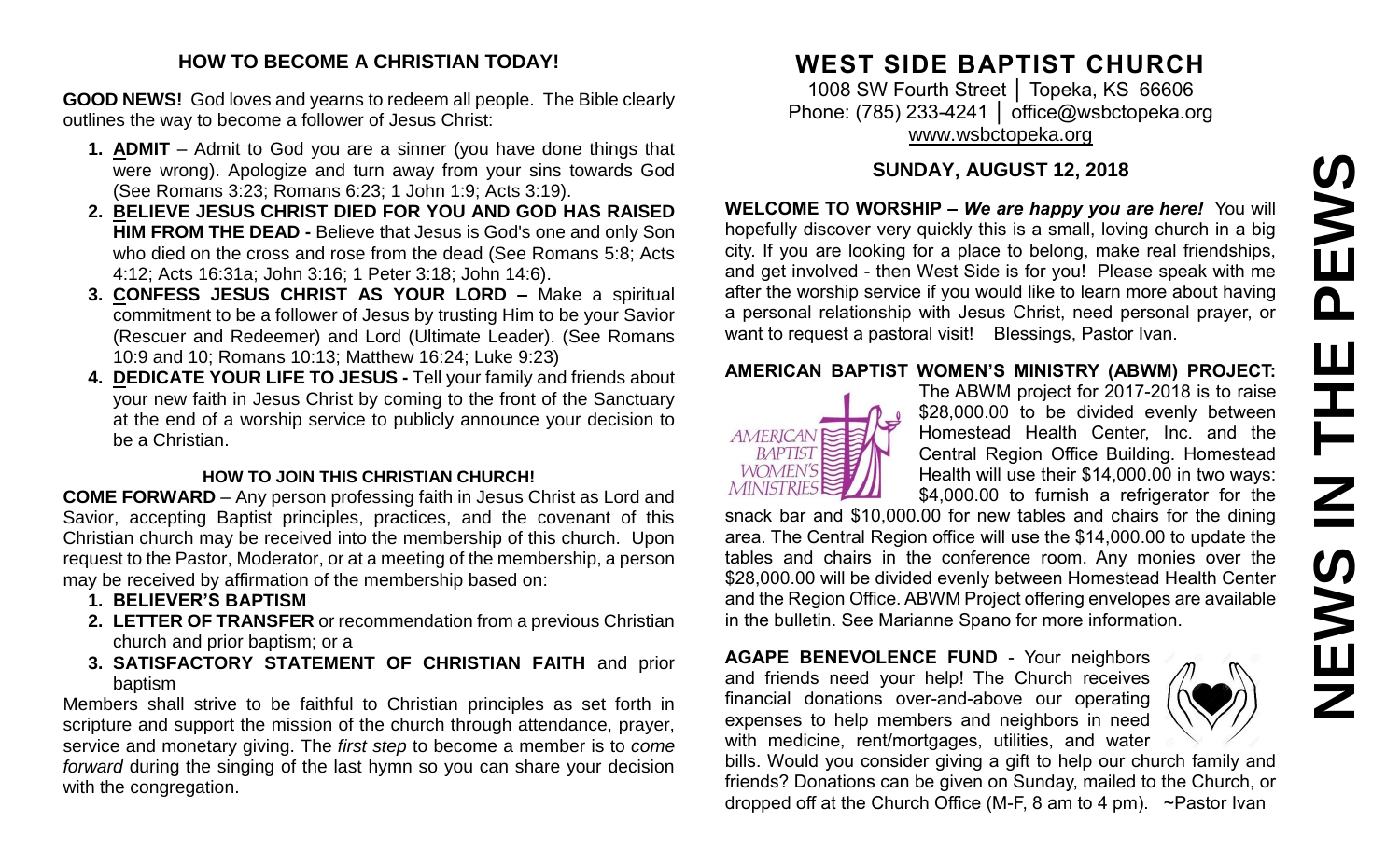## **AUTOMATED EXTERNAL DEFIBRILLATOR (AED) –** The new Automate



External Defibrillator (AED) has arrived. It was installed in the elevator foyer. Please see me if you are willing to attend a Cardiopulmonary Resuscitation (CPR) class with instructions on using

the AED. ~ Pat Carreno

**BIBLE STUDY -** Come for the free one-hour small group study of the biblical book **"ACTS OF THE APOSTLES" on Wednesdays at 10:30 am in Holmer Hall**. The Bible study is taught start-to-finish ("lectio continua"), no previous experience necessary. Bible studies are free and open to the public.

**BOILER REPAIRS –** The Church voted unanimously during the Quarterly Business Meeting on April 29 to accept the \$43,000.00 bid from McElroy's Mechanical Contractors to repair the boilers this summer. The church has **received \$19560.07** in donations for these unexpected repairs. See Harry Carpenter for details about the boilers. Talk with



Nancy Lindberg, Church Treasurer, about donations and/or a pledge.

**IT'S KARAOKE NIGHT!** Saturday, August 25 at 6:30 pm. Bring on the best talent you have and enjoy the evening. There is a signup sheet for everyone on the bulletin board outside the sanctuary. Please sign it if you plan to attend.

**FRUIT & VEGETABLE FOOD PANTRY –** Free bread, fruits, and vegetables on **Wednesdays from 4:00 to 6:00 pm**, while supplies last. PROGRAM ELIGIBILITY: Households living in Topeka area (zip code 66601-66619). INCOME GUIDELINES: None. **ID REQUIRED:** Client must bring a PHOTO ID AND A PIECE OF US MAIL with client's name and



current address for identification. HOUSEHOLDS: One household per address. All food is available at no cost. West Side does not participate in Client Track.

# **SUMMER SCHEDULE: Every other Wednesday**

- **- August 15**
- **- August 29**

# **WEEKLY CALENDAR**

#### **SUNDAY, AUGUST 12**

| 9:15 am    | Sunday School Cinema & Breakfast (HH) |
|------------|---------------------------------------|
| $10:30$ am | Worship Service (S)                   |

#### **MONDAY, AUGUST 13**

| $9:00 - 11:00$ am        | <b>Baby Closet Ministry</b>    |
|--------------------------|--------------------------------|
| $6:00 - 9:00 \text{ pm}$ | Capital City Men's Chorus (FH) |

#### **TUESDAY, AUGUST 14**

| $9:00 \text{ am}$ | Music Committee Meeting (HH) |
|-------------------|------------------------------|
| $6:00 \text{ pm}$ | Council Meeting (HH)         |

## **WEDNESDAY, AUGUST 15**

| $10:30$ am       | Bible Study (HH)                   |
|------------------|------------------------------------|
| $4:00 - 6:00$ pm | Fruit & Vegetable Food Pantry (FH) |
| $5:00 - 7:00$ pm | <b>Baby Closet Ministry</b>        |

## **THURSDAY, AUGUST 16**

1:00 - 3:00 pm Baby Closet

# **FRIDAY, AUGUST 17 Pastors Day Off**

## **SATURDAY, AUGUST 18**

1:00 pm Worship Team Practice

#### **SUNDAY, AUGUST 19**

| $9:15$ am | Sunday School Cinema & Breakfast (HH) |
|-----------|---------------------------------------|
| 10:30 am  | Worship (S)                           |
| $2:30$ pm | Missions Meeting (HH)                 |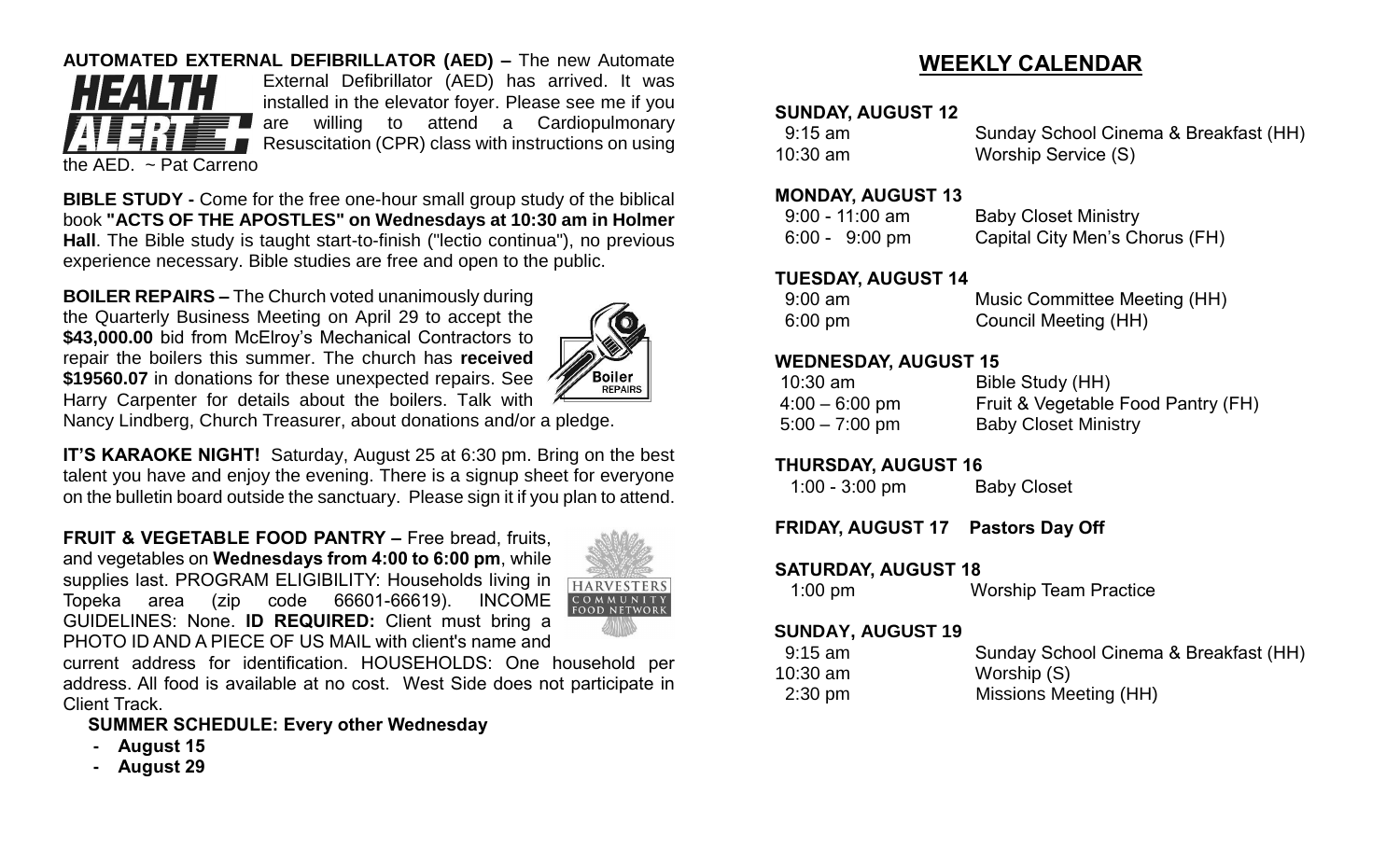# **IN OUR THOUGHTS AND PRAYERS**

Mark Arnold – Healing for health concerns Martha Beyer – Healing for health concerns Mark Calloway – Healing for health concerns Al Carpenter – Healing for health concerns Bradley Carpenter – Healing for health concerns Harry and Pat Carpenter – Healing for health concerns Pat Carreno – Healing for health concerns Esther Carrier – Healing for health concerns (Stormont-Vail) Shirley Dell – Healing for health concerns Larry Gill – Healing (Harry Carpenter's friend) Ernie and Judy Longstaff – Healing for health concerns Hilda Lundgren – Healing for health concerns Nancy May – Healing for health concerns Cale Miller – Healing (Harry Carpenter's friend) Marie Merrifield – Healing for health concerns Rogene Moody – Healing for health concerns Don Morris – Healing for health concerns Ken Paslay – Healing for health concerns Edward Perkins – Healing for health concerns (Gardner, KS) Becky Poe – Healing for health concerns Jill Roesler – Healing for health concerns Bruno Sprenks – Healing for health concerns (KU Med) Keith Springer – Healing for health concerns (Marianne Spano's brother) Lola Zab – Healing for health concerns (Marianne Spano's sister)

## **HOMEBOUND & CARE FACILITIES:**

\*June Cunningham –Brewster Place \*Etta Landis – Legend \*Helen Farrar – Plaza West Care Center \*Mae Martin – Plaza West \*Gerald Haney – \*Theo Penny – Lawrence \*Russ Hunter – \*Juanita Plankinton – \*Mary Lou Johnson – Aldersgate \*Hazel Smith-Tindall – \*Alice Kieffer – \*Reginald Kirby –

**HABITAT FOR HUMANITY -** Volunteers Needed! The Habitat for Humanity Faith Build is an opportunity for our faith groups to put God's love into action. Over 20 Topeka faith groups have come together to construct



a home in our Ward Meade Neighborhood. If you are interested in joining these efforts, please sign-up at [http://www.topekahabitat.org/faith-build.](http://www.topekahabitat.org/faith-build) Or, contact Janice at (785) 234-4322 or [exec@topekahabitat.org.](mailto:exec@topekahabitat.org) See Don Johnson for details.

**NEWS FROM CHRISTIAN EDUCATION -** Our Summer Sunday School Cinema



has been a wonderful time of fellowship and discussions. Thanks to Pastor Ivan for his thought-provoking questions and to everyone who's shared yummy treats. We plan to run through Labor Day weekend.

We need everyone to please fill out the Sunday

School Survey to help us plan our fall programs. It's our intent to offer relevant and interesting classes, and we need your input.

We're also gearing up for Wonderful West Side Wednesdays to begin with a Western Round-up on Aug 29. We still need some volunteers to help with some simple tasks. Consider joining this wonderful mission of our church where we work to feed our neighbors both physically and spiritually. God has blessed us with this task and we look forward to this new season of activities where we can share His message and love. Alice Payne, C.E. Coordinator

**WALK/5K FUNDRAISER FOR DOORSTEP -** Neighbor Helping Neighbor Walk/5K Run A Fundraiser for Doorstep, Inc. Walkers and runners are invited to participate in our **Neighbor Helping Neighbor Walk/5K Run A Fundraiser for Doorstep, Inc.**

Location: Lake Shawnee Shelter Houses 1 & 2, West Edge Road Date: Saturday, October 6, 2018

Registration: 8:30AM to 9:15AM Time: One Mile Walk & 5K Fun Run to begin at 9:30AM

Celebrity Starter for the Walk/Run is: Chris Fisher ~ WIBW-TV a continental breakfast will be provided at the finish of the Walk/5KRun in the shelter house. Register by 9/10/18 Pay \$30 Entry Fee or get sponsors to donate to Doorstep as your entry fee! **It All Benefits Doorstep!**